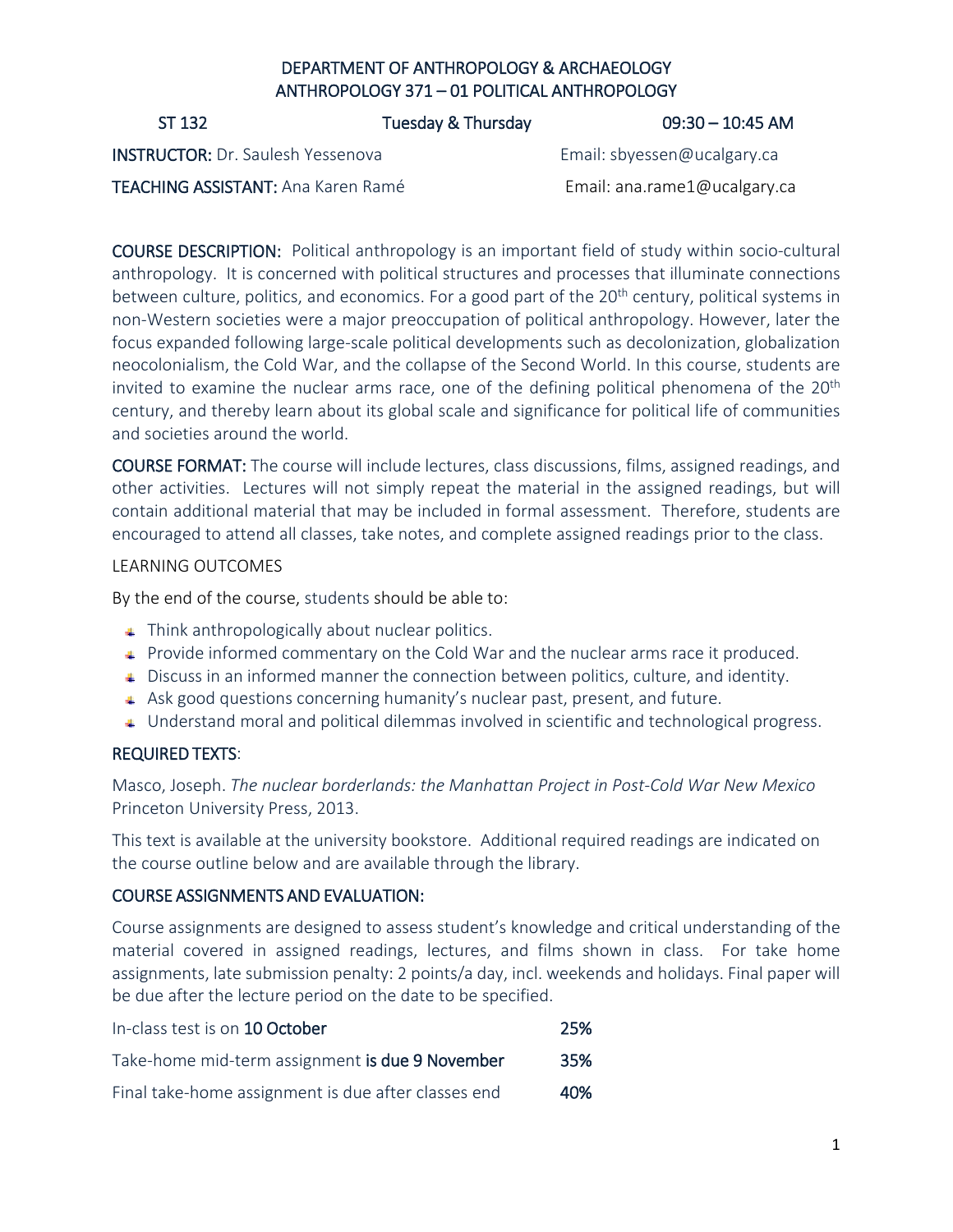Further details on course assignments will be provided in class and at the time assignments are given. All course work will be graded on a 100-point system. At the end of the course, the total number of marks will be converted to the official university letter grade system according to the following equivalences:

| A+ | 100 - 94.9%            | - B+ | 84.8-79.9% <b>C+</b>            | 70.8–66.9%   | $D+ 58.8 - 54.9%$      |
|----|------------------------|------|---------------------------------|--------------|------------------------|
| A. | 94.8 - 89.9% B         |      | 79.8 - 74.9% C                  | 66.8 – 62.9% | $D = 54.8 - 49.9\%$    |
|    | $A - 89.8 - 84.9\%$ B- |      | $74.8 - 70.9\%$ C- 62.8 - 58.9% |              | $F = 49.8\%$ and below |

INSTRUCTOR'S OFFICE HOURS: by appointment.

EMAILING TO INSTRUCTOR: Students are welcome to forward their questions and comments to the instructor or TA's email indicated at the top of this document.

### COMMUNICATION ETIQUETTE VIA EMAIL:

- Please use your university account when possible. Otherwise, use an account with an appropriate name (example of an unacceptable email: [sexymama@gmail.com\)](mailto:sexymama@gmail.com).
- Use a clear subject line that includes the course name and the topic of the email, such as: "ANTH 203. Question about my schedule."
- Please be respectful (i.e., not too casual) when addressing either myself or your TA in an email. Use an appropriate greeting (acceptable: "Dear Dr. Yessenova;" unacceptable: "Hey there").
- $\overline{\phantom{a}}$  Keep in mind that answers to the questions concerning the matters clearly stated on the course outline will not be provided.
- $\uparrow$  Keep question(s) short and to the point. Show that you have made an effort to find the answer first in the text and lecture material (or even an outside source). State what you know in relation to what you are having a difficult time understanding.
- $\uparrow$  Include your full name and student ID in the signature of your email.
- Allow 48 hours for a response, excluding weekends and holidays.

Please note: we may choose not to respond to emails that do not follow the format outlined above.

### **ACADEMIC ACCOMMODATIONS**

### <http://www.ucalgary.ca/access/accommodations/policy>

Students needing an Accommodation because of a Disability or medical condition should communicate this need to Student Accessibility Services in accordance with the Procedure for Accommodations for Students with Disabilities

Students needing an Accommodation based on a Protected Ground other than Disability, should communicate this need, preferably in writing, to the instructor of this course.

### **ACADEMIC INTEGRITY**

Academic integrity is essential to the pursuit of learning and scholarship in a university, and to ensuring that a degree from the University of Calgary is a strong signal of each student's individual academic achievements. As a result, the University treats cases of cheating and plagiarism very seriously. Non-academic integrity also constitutes an important component of this program.

For detailed information on what constitutes academic and non-academic misconduct, please refer to the following link:<http://www.ucalgary.ca/pubs/calendar/current/k-2-1.html>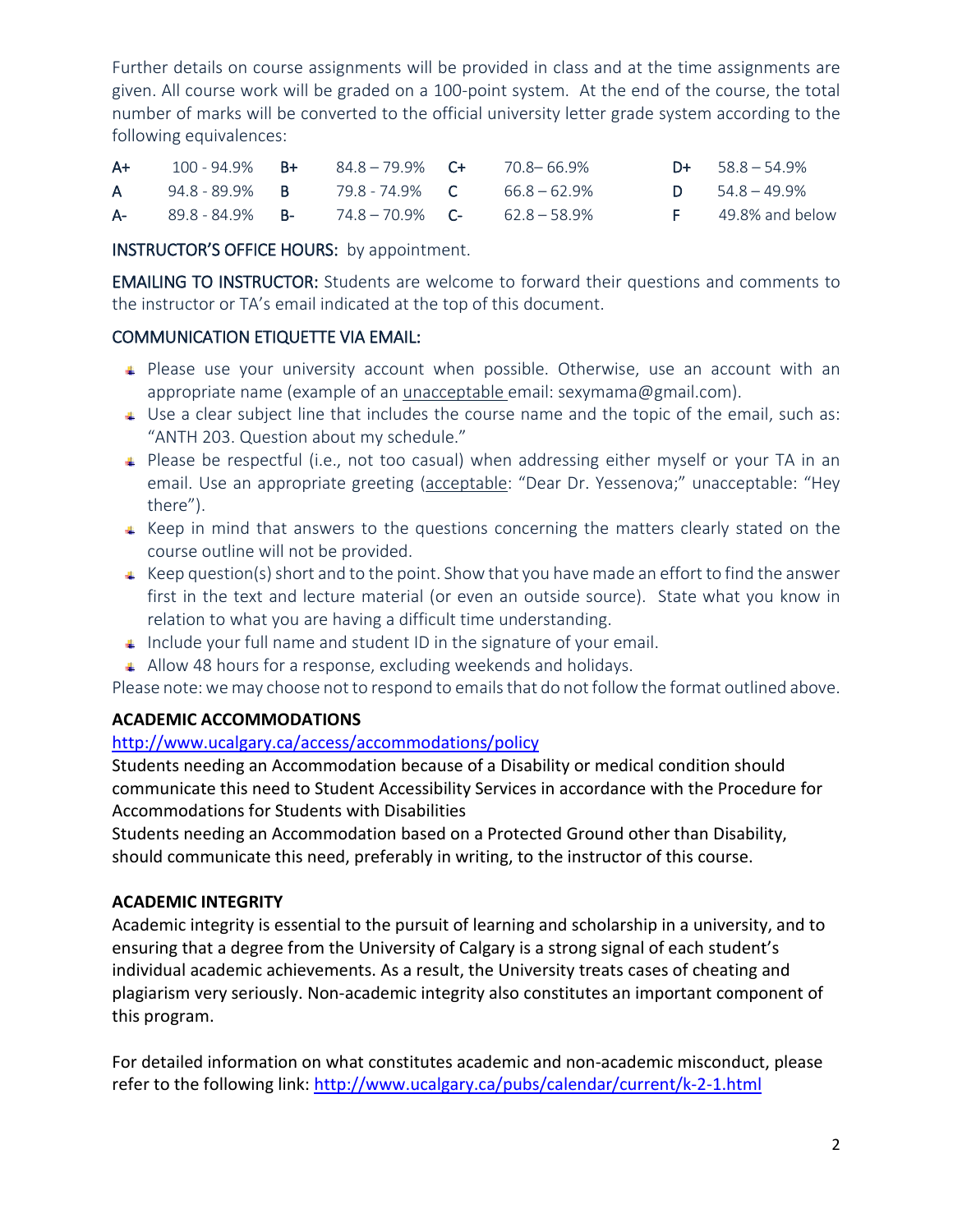All suspected cases of academic and non-academic misconduct will be investigated following procedures outlined in the University Calendar. If you have questions or concerns about what constitutes appropriate academic behavior or appropriate research and citation methods, you are expected to seek out additional information on academic integrity from your instructor or from other institutional resources.

Where there is a criminal act involved in plagiarism, cheating or other academic misconduct, e.g., theft (taking another student's paper from their possession, or from the possession of a faculty member without permission), breaking and entering (forcibly entering an office to gain access to papers, grades or records), forgery, personation and conspiracy (impersonating another student by agreement and writing their paper) and other such offences under the Criminal Code of Canada, the University may take legal advice on the appropriate response and, where appropriate, refer the matter to the police, in addition to or in substitution for any action taken under these regulations by the University

### **TEACHING EVALUATIONS / USRIS (Universal Student Ratings of Instruction)**

At the University of Calgary, feedback provided by students through the Universal Student Ratings of Instruction (USRI) survey provides valuable information to help with evaluating instruction, enhancing learning and teaching, and selecting courses. **Your responses make a difference, please participate!** Website: http://www.ucalgary.ca/usri/

### **Writing Across the Curriculum**

Writing skills are not exclusive to English courses and, in fact, should cross all disciplines. The University supports the belief that throughout their University careers, students should be taught how to write well so that when they graduate their writing abilities will be far above the minimal standards required at entrance. Consistent with this belief, students are expected to do a substantial amount of writing in their University courses and, where appropriate, members of faculty can and should use writing and the grading thereof as a factor in the evaluation of student work. The services provided by the Writing Support, part of the Student Success Centre, can be utilized by all undergraduate and graduate students who feel they require further assistance

**Emergency Evacuation Assembly Points**: In the event of an emergency that requires evacuation, please refer to the following link to become familiar with the assembly points for the class:<http://www.ucalgary.ca/emergencyplan/assemblypoints>

### **Freedom of Information and Protection of Privacy Act: Freedom of Information and Protection of Privacy Act**

The University of Calgary is committed to protecting the privacy of individuals who work and study at the University or who otherwise interact with the University in accordance with the standards set out in the Freedom of Information and Protection of Privacy Act. Please refer to the following link for detailed information:<http://www.ucalgary.ca/legalservices/foip> The Department of Anthropology and Archaeology's FOIP (Freedom of Information and Privacy) policy requires all reports/examinations to be returned to students during class time or the instructor's office hours. Any term work not picked up will be placed in the Anthropology and Archaeology Office (ES620) for distribution. Any student not wishing to have their work placed in the office must make alternative arrangements with the course instructor early in the term.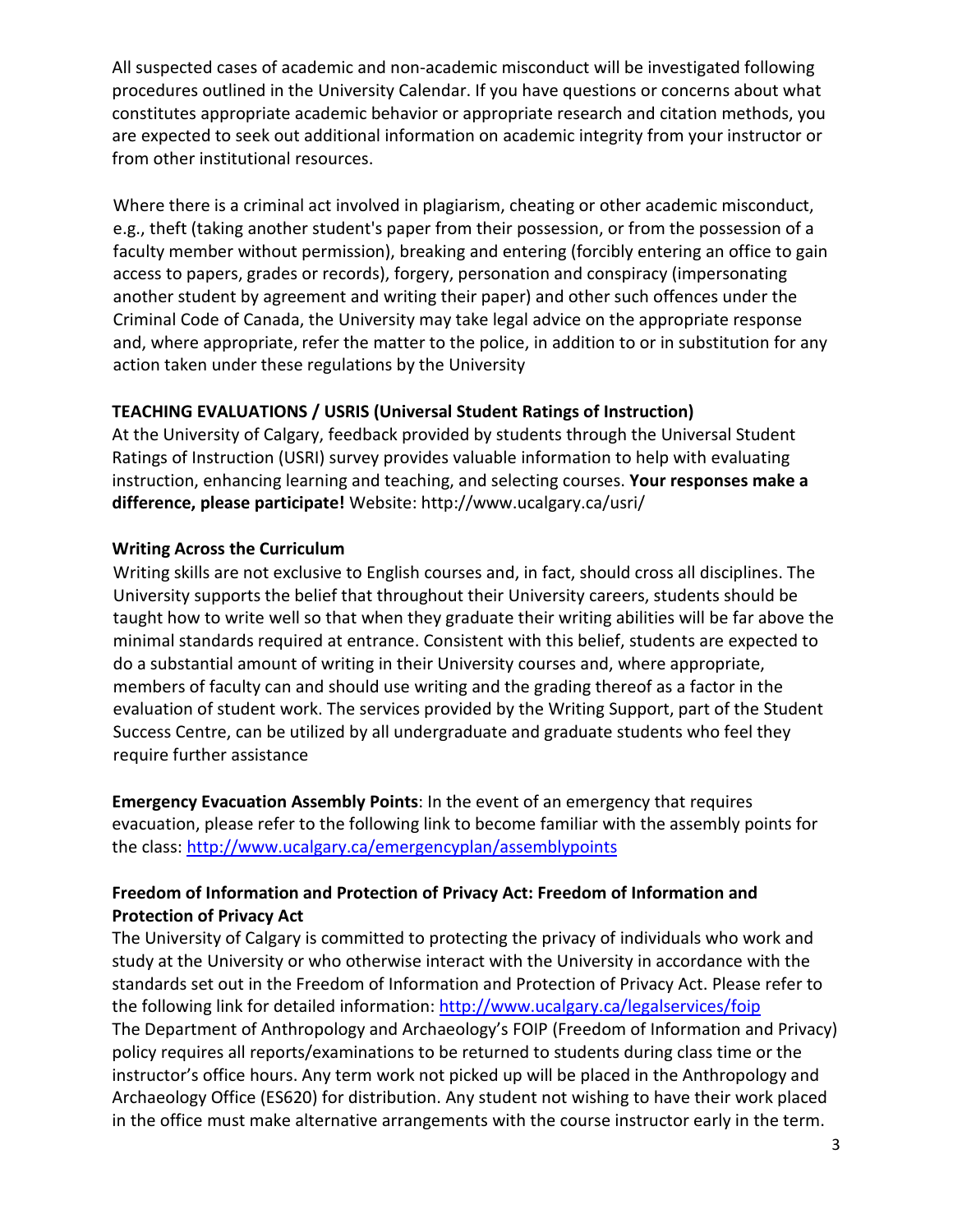**Safewalk Information:** Campus Security, in partnership with the Students' Union, provides the Safewalk service, 24 hours a day to any location on Campus including the LRT, parking lots, bus zones and University residences. Contact Campus Security at (403) 220-5333 or use a help phone, and Safewalkers or a Campus Security Officer will accompany you to your campus destination.

# **Faculty of Arts Program Advising and Student Information Resources:** Have a question, but not sure where to start? Arts Students' Centre

The Faculty of Arts Students' Centre is the overall headquarters for undergraduate programs in the Faculty of Arts. The key objective of this office is to connect students with whatever academic assistance that they require.

In addition to housing the Associate Dean, Undergraduate Programs and Student Affairs and the Associate Dean for Teaching and Learning, the Arts Students' Centre is the specific home to:

- program advising
- the Faculty's Co-operative Education Program
- the Arts and Science Honours Academy
- the Faculty's Interdisciplinary Programs
- a Student Help Desk

Location: Social Sciences Room 102

Phone: 403.220.3580

Email: [ascarts@ucalgary.ca](http://ucalgary.ca/pubs/calendar/current/ascarts@ucalgary.ca)

Website: [arts.ucalgary.ca/undergraduate/](http://arts.ucalgary.ca/undergraduate/)

For registration (add/drop/swap), paying fees and assistance with your Student Centre, contact Enrolment Services at (403) 210-ROCK [7625] or visit them at the MacKimmie Library Block. Contacts for Students Union Representatives for the Faculty of Arts:

arts1@su.ucalgary.ca

arts2@su.ucalgary.ca

arts3@su.ucalgary.ca

[arts4@su.ucalgary.ca](mailto:arts4@su.ucalgary.ca)

**Ombudsman`s office: <http://www.ucalgary.ca/ombuds/>**

# SCHEDULE OF LECTURE TOPICS, FILMS & REQUIRED READINGS

| Date    | Topics/film titles/exams                                                                                                                                                                                                     | <b>Readings</b>               |
|---------|------------------------------------------------------------------------------------------------------------------------------------------------------------------------------------------------------------------------------|-------------------------------|
| 12 Sept | Introduction to the course. Political anthropology. Cold War and<br>the Manhattan Project. Film: The Cold War, 28 min. Available at<br>the library. Andrew Schlessinger, Schlessinger Media, 2003.                           |                               |
| 14 Sept | Cold War and nuclear arms race in anthropological research. The<br>Enlightened Earth: Introduction to Nuclear Borderlands.                                                                                                   | Masco, Introduction, $1 - 40$ |
| 19 Sept | Narratives of the bomb. Film: Los Alamos Documentary - The<br>Town That Never Was, Bradbury Science Museum, 20 min, year<br>unknown <http: los-<br="" video="" www.historyvshollywood.com="">alamos-documentary/&gt;</http:> | Masco, Introduction, $1 - 40$ |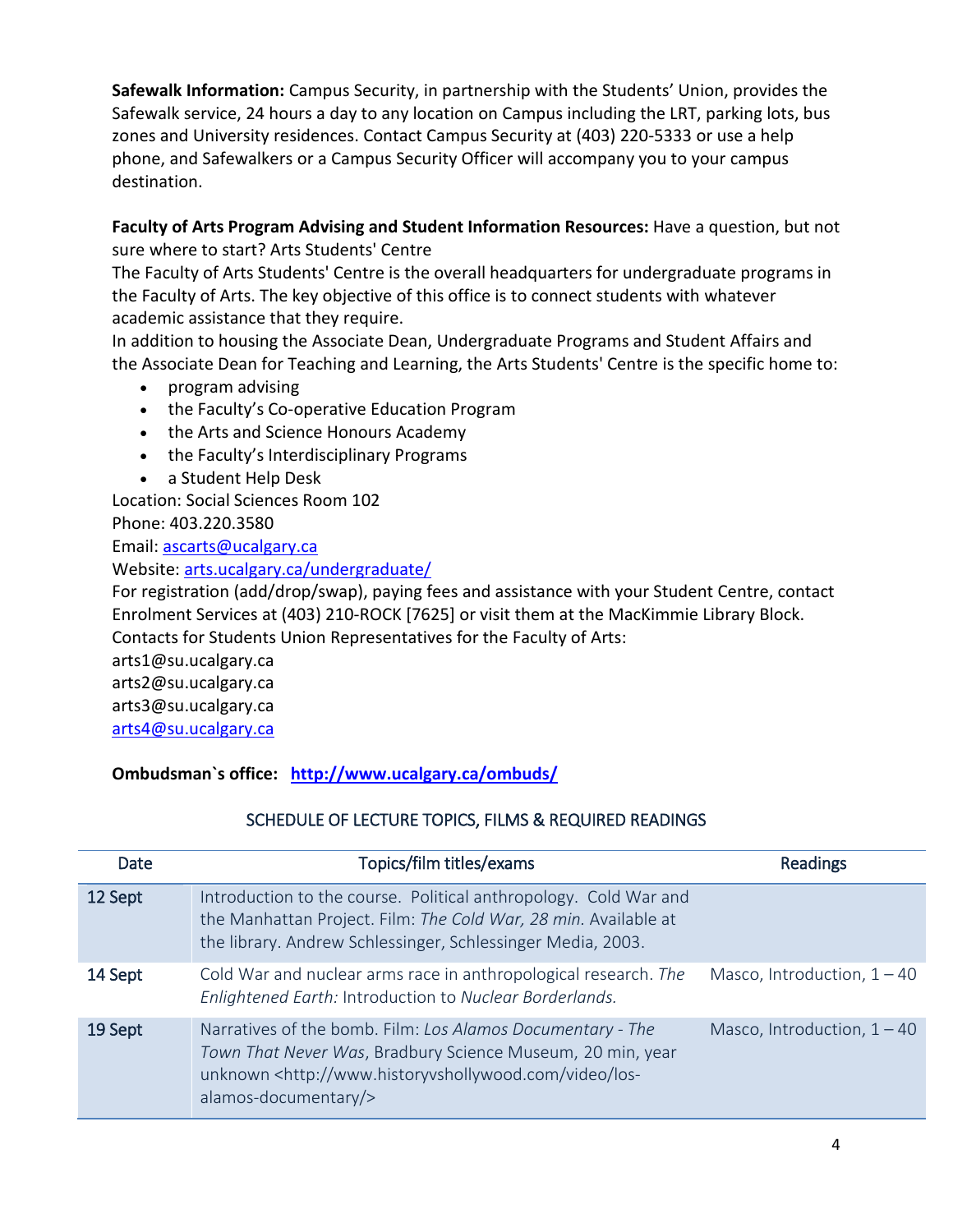| 21 Sept          | Film: The Bomb. Rushmore DeNooyer, PBS, 2015 (120 min, TBC                                                                                                                   |                                                                                                                                                                                                                                                                                 |
|------------------|------------------------------------------------------------------------------------------------------------------------------------------------------------------------------|---------------------------------------------------------------------------------------------------------------------------------------------------------------------------------------------------------------------------------------------------------------------------------|
|                  | next class). Recommended TV series: Manhattan <                                                                                                                              |                                                                                                                                                                                                                                                                                 |
|                  | http://www.imdb.com/title/tt3231564/>                                                                                                                                        |                                                                                                                                                                                                                                                                                 |
| 26 Sept          | Plutonium economy and nuclear technoaesthetics.                                                                                                                              | Masco, Chapter 2, $41 - 99$                                                                                                                                                                                                                                                     |
| 28 Sept<br>3 Oct | Film: The Bomb. Nuclear trajectory: from creation to stewardship<br>De-centering Cold War narrative: nuclear colonialism                                                     | Masco, Chapter 2, $41 - 99$<br>Hecht, Gabrielle. "Rupture-                                                                                                                                                                                                                      |
|                  | Scherer, J., G. Duquette, & D. Mason. "The Cold War and the (re)<br>articulation of Canadian national identity." East Plays West: Sport<br>and the Cold War (2012): 163-186. | talk in the nuclear age:<br>conjugating colonial power<br>in Africa." Social Studies of<br>Science 32.5-6 (2002): 691-<br>727.                                                                                                                                                  |
| 5 Oct            | Film: Radio Bikini: The Most Terrifying and Unbelievable Story of<br>the Nuclear Age, 55 min.                                                                                | Sherif, Ann. 2012.<br>"Thermonuclear Weapons<br>and Tuna: Testing, Protest,<br>and Knowledge in Japan."<br>In De-Centering Cold War<br>History: Local and Global<br>Change, eds. Pieper<br>Mooney & Fabio Lanza, 15-<br>30. Routledge. Available<br>online through the library. |
| <b>10 Oct</b>    | In-class test                                                                                                                                                                |                                                                                                                                                                                                                                                                                 |
| 12 Oct           | A Time-Lapse Map of Every Nuclear Explosion Since 1945, 15<br>min. https://www.youtube.com/watch?v=LLCF7vPanrY<br>http://www.ctbto.org/specials/1945-1998-by-isao-hashimoto/ | Hecht, Gabrielle.<br>Introduction to: Entangled<br>geographies: Empire and<br>technopolitics in the global                                                                                                                                                                      |
|                  | Film: Edward Said on Orientalism, 40 min (fragment screening).                                                                                                               | Cold War. MIT Press, 2011,<br>pp. 1-12. Available online<br>through the library.<br><b>Edward Said on Orientalism</b><br>interview transcript,<br>posted at D2L.                                                                                                                |
| 17 Oct           | Nuclear orientalism                                                                                                                                                          | Gusterson, Hugh. "Nuclear<br>weapons and the other in<br>the Western imagination."<br>Cultural Anthropology<br>(1999): 111-143.                                                                                                                                                 |
| 19 Oct           | Econationalisms: First Nations in the Plutonium Economy                                                                                                                      | Masco, Chapter 3, 99 - 159                                                                                                                                                                                                                                                      |
| 24 Oct           | Film: Line in the Sand: a Glimpse into the Context and<br>Consequences of the Northern Gateway Pipeline by Tomas Borsa<br>& Jean-Philippe Marquis, 2015 (80 min).            | Masco, Chapter 3, 99 - 159                                                                                                                                                                                                                                                      |
| 26 Oct           | Radioactive nation building: a Nuclear Maquiladora? Guest<br>lecture by Ana Karen Ramé                                                                                       | Masco, Chapter 4, 160 -<br>214                                                                                                                                                                                                                                                  |
| <b>31 Oct</b>    | Nuclear Colonization? Guest lecture by Kristina Alda, University of<br>Toronto.                                                                                              | Schmid, Sonja D. "Nuclear<br><b>Colonization? Soviet</b>                                                                                                                                                                                                                        |